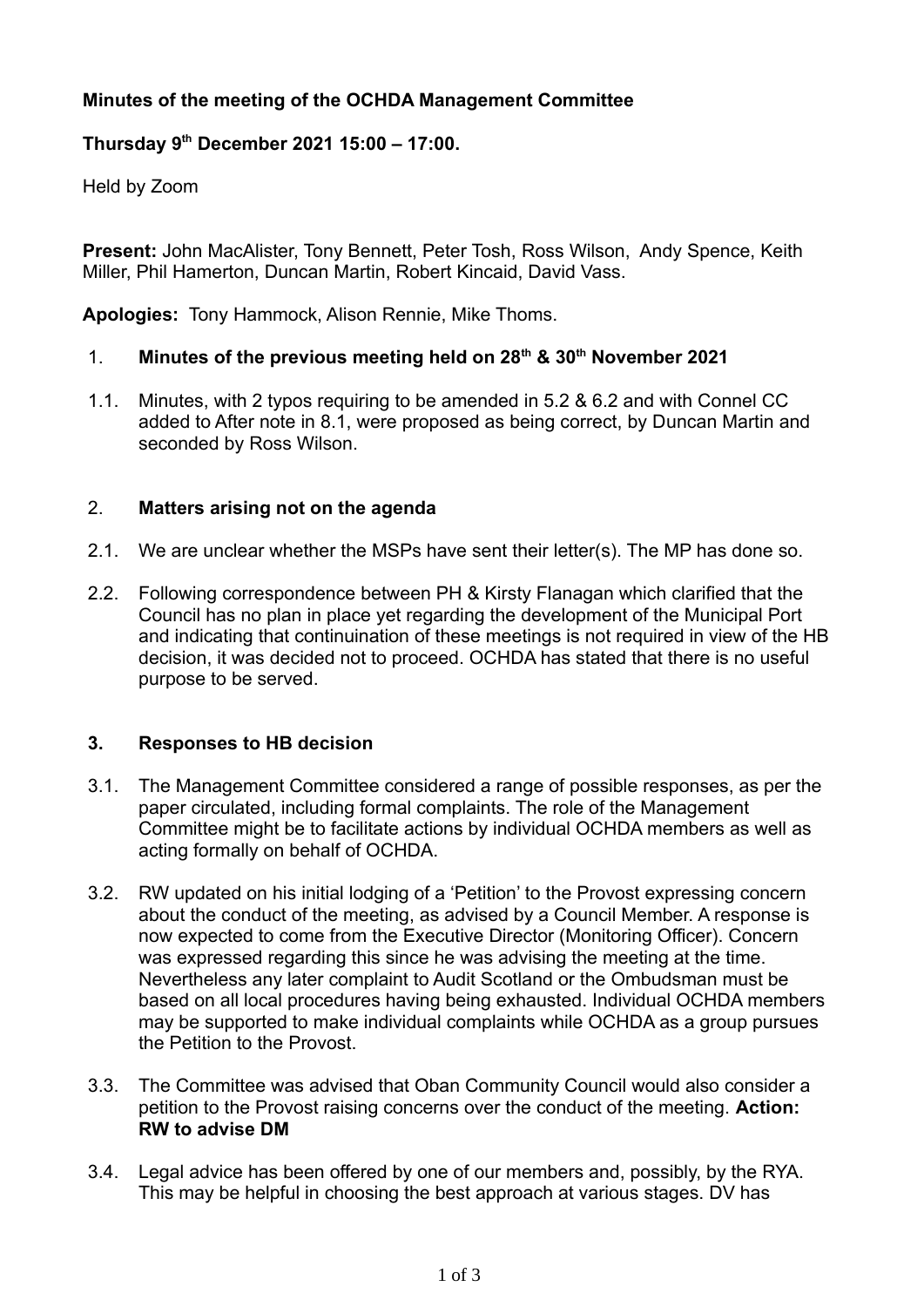existing links which he will pursue. **Action: DV**

- 3.5. Additionally suggested that OCHDA and/or the Stakeholders should write to the OBMG and to the HB Members to clarify mis(sing)-information regarding the timescale for implementation of a Trust Port.
- 3.6. Other actions to be undertaken will be considered by the AGM, with particular 'phases' suggested. In the meantime TB will initiate drafting of key points which OCHDA members might choose to use as a foundation for individual complaints. This would also act as preparation for future formal actions (statements of case etc). **Action: TB**
- 3.7. Public campaigning may prove successful in engaging significant numbers to support OCHDA's stance. OCC can take effective action to support such a move or even lead a campaign at the right time. **Action: DM, KM** & OCC Chair to write in support to Oban Times.
- 3.8. For the AGM, the Management Committee will not put forward the 'wet port' HO option. Other options will be put to the AGM according to the above.
- 3.9. Compilation of letters, minutes etc is regarded as an essential (major) task which cannot be undeertaken as part of this but will be required anyway in due course. **Action: TB to initiate**.
- 3.10. OBMG will require a planned input from OCHDA in January (note this discussion was reverted to later in the meeting under AGM).
- 3.11. Lease negotiations to be continued, if possible, in the meantime. OCHDA might also consider requesting representation on the Harbour Board and/or the OBMG.

#### 4. **AGM**

- 4.1. The Corran Halls have been booked for Tuesday 14th of December but a 'hybrid' meeting will require use of Microsoft Teams. Alternatively we could adopt a Zoombased meeting hosted by Andy.
- 4.2. The AGM may need to be deferred until after the OBMG or adjourn before the election of the new Committee so that volunteers understand what we will need to do.
- 4.3. The issue of the presence of non-members of OCHDA will also need to be considered.
- 4.4. Points made in discussion:
	- a) Important to consider what we want to put forward to the OBMG do they really know what's been going on
	- b) need to try to get a direct meeting with our members in the New Year if possible
	- c) public health issue must be seen to be taken seriously
	- d) members only for AGM
	- e) public meeting to follow AGM after 2-3 weeks (?Feb)